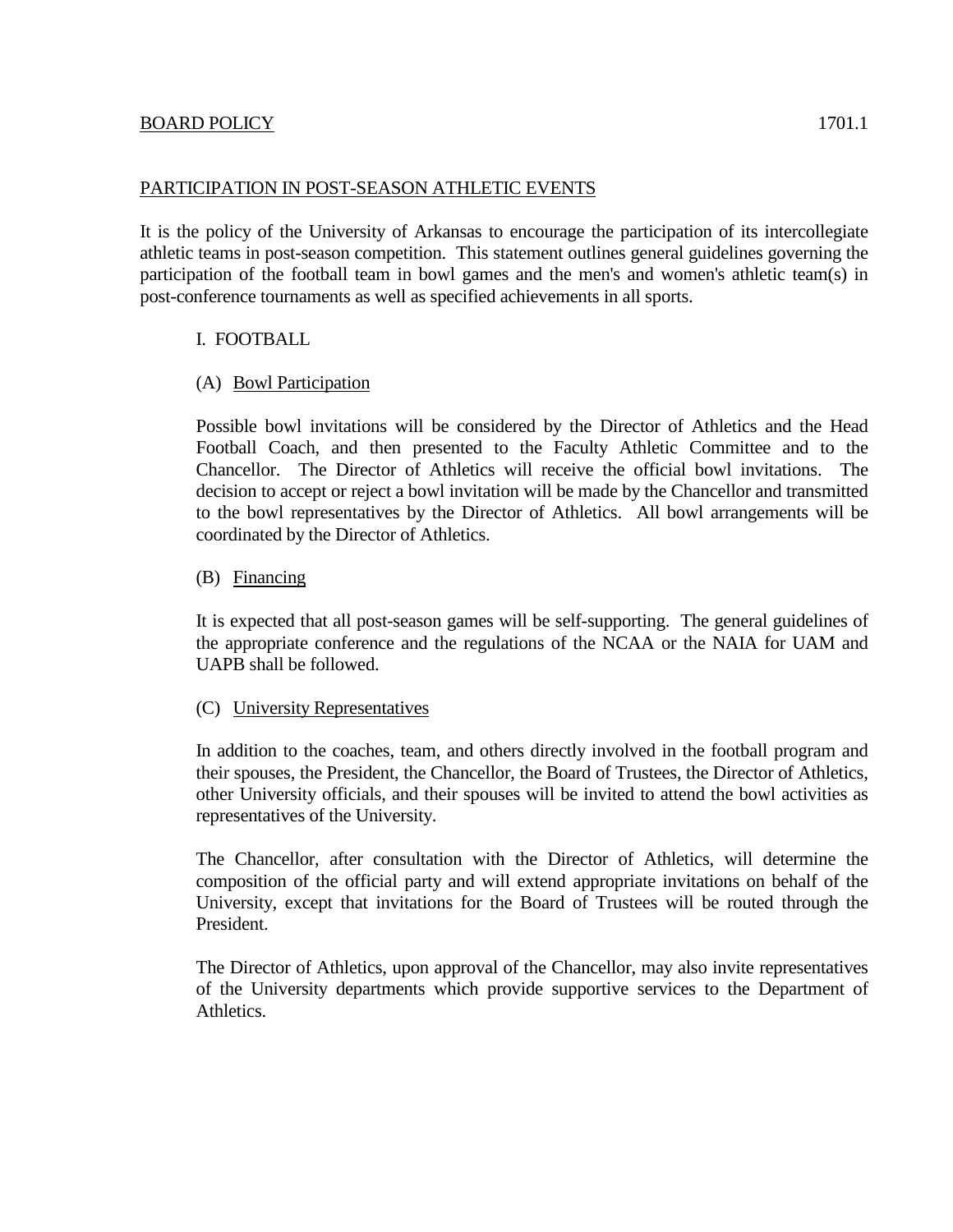#### (D) Compensation

In recognition of the extra work involved with bowl activities, and in accordance with NCAA 11.3.2.3 the Department of Athletics may provide additional compensation not to exceed one month's salary for Athletic Department personnel recommended by the Director of Athletics and approved by the Chancellor. Such compensation will be paid from contributions from sources other than public funds and shall be consistent with applicable law.

## II. OTHER SPORTS

## (A) Compensation

In order to promote exceptional achievement in the total sports program, the athletic departments may provide additional compensation for Athletic Department personnel for specific and extraordinary achievement. Such compensation shall be recommended by the Director of Athletics and approved by the Chancellor. Staff to be included in such compensation shall be confined to those of the particular sport. Further, such compensation shall be in accordance with NCAA 11.3.2.3, and shall be paid from contributions from sources other than public funds. Compensation shall not exceed one month's salary and shall be consistent with applicable law.

#### (B) University Representatives

In addition to the coaches, team, and others directly involved in the program and their spouses, the President, the Chancellor, the Board of Trustees, the Director of Athletics, other University officials, and their spouses will be invited to attend post-season games as representatives of the University.

# III. ADDITIONAL COMPENSATION FOR MARCHING BAND PERSONNEL

On the recommendation of the Director of Athletics, the Chancellor may approve additional compensation for marching band personnel not to exceed one-half month's salary. Such participation shall be for extra work on behalf of post-season play, and shall be paid from contributions from sources other than public funds and shall be consistent with applicable law.